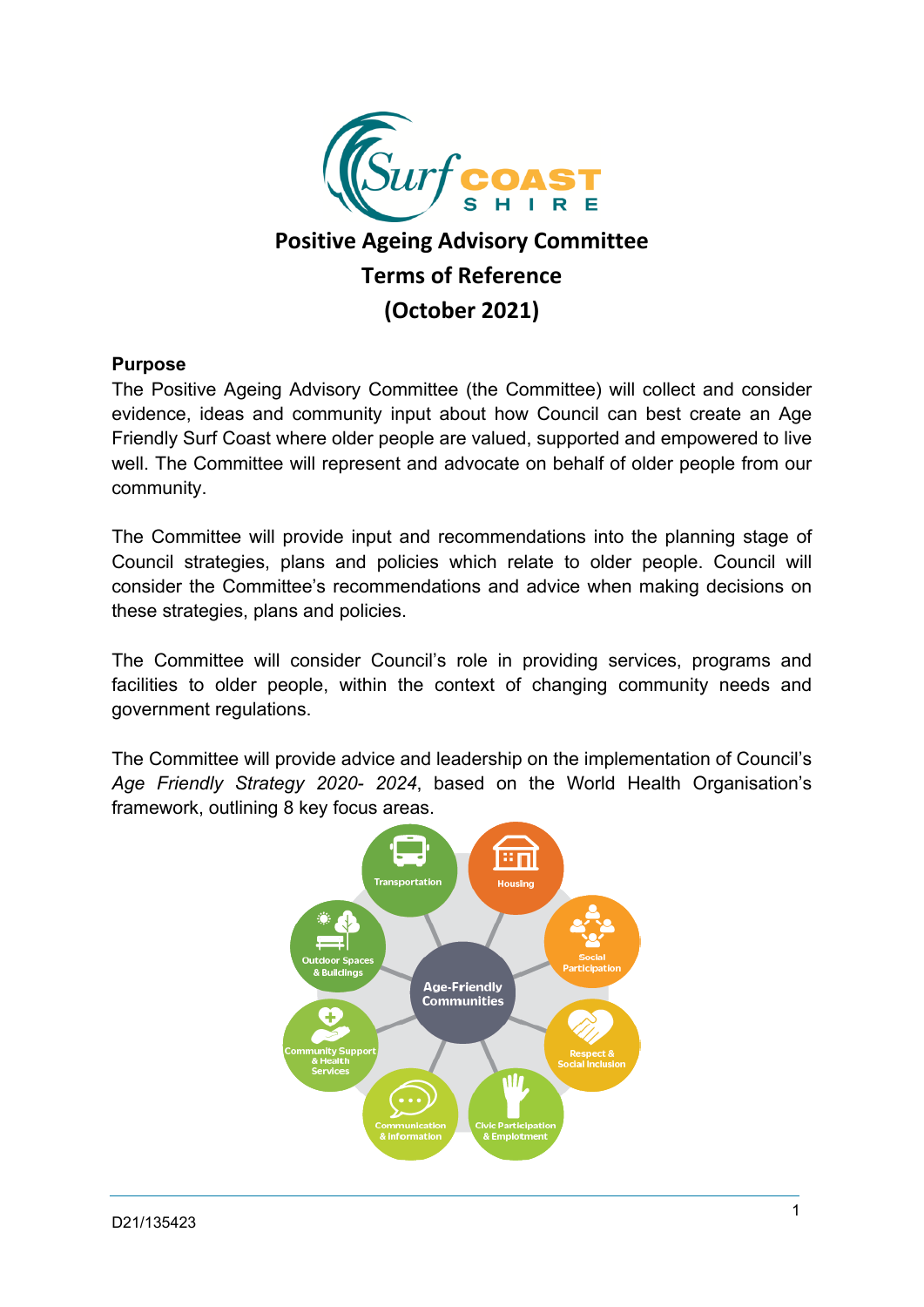# **Composition**

The Committee will comprise of a maximum of 15 individuals and organisational representatives, including:

- Up to 11 Community representatives that reflect the diversity of the Shire including gender, cultural diversity and geographic location
- One Councillor; appointed by Council annually. Other Councillors may attend from time to time as observers.
- Council's Manager of Community Strengthening
- Council's Coordinator of Age & Access
- Council's Age Friendly Officer/s

# **Term of Appointment and Vacancies**

Community representatives will be appointed by resolution of Council for a term of three years. Existing members can re-apply for two further terms of three years (total of nine years).

When vacancies occur, Council shall be responsible for filling these through an open expression of interest process. Expressions of interest for vacancies may be targeted to the local area in which the vacancy has become available, if deemed appropriate by the Committee. Any person who fills a vacancy shall hold office for a three year term, commencing from the time of their appointment.

#### **Meetings**

The Committee will meet at least bi-monthly. Sub-committees can be set up as needed, for specific tasks or projects for interested and available members.

#### Meeting Procedures

- Quorum for decision making will be a minimum of 50% of Committee members external to Council.
- Members are expected to attend Committee meetings and contribute to outputs of the group.
- Three or more consecutive, unexplained non-attendances by a member without Committee approval will deem that member's position as having being vacated. The Committee shall allow the granting of leave of absence as required.
- Surf Coast Shire staff will be responsible for the taking of minutes and the preparation of the agenda.
- Committee members are required to send agenda items at least 10 business days prior to the meeting, to Surf Coast Shire staff who will prepare the agenda in consultation with the Chairperson.
- All agenda items should be covered in the meeting, where possible.
- Recommendations for action by Council may be included in the minutes.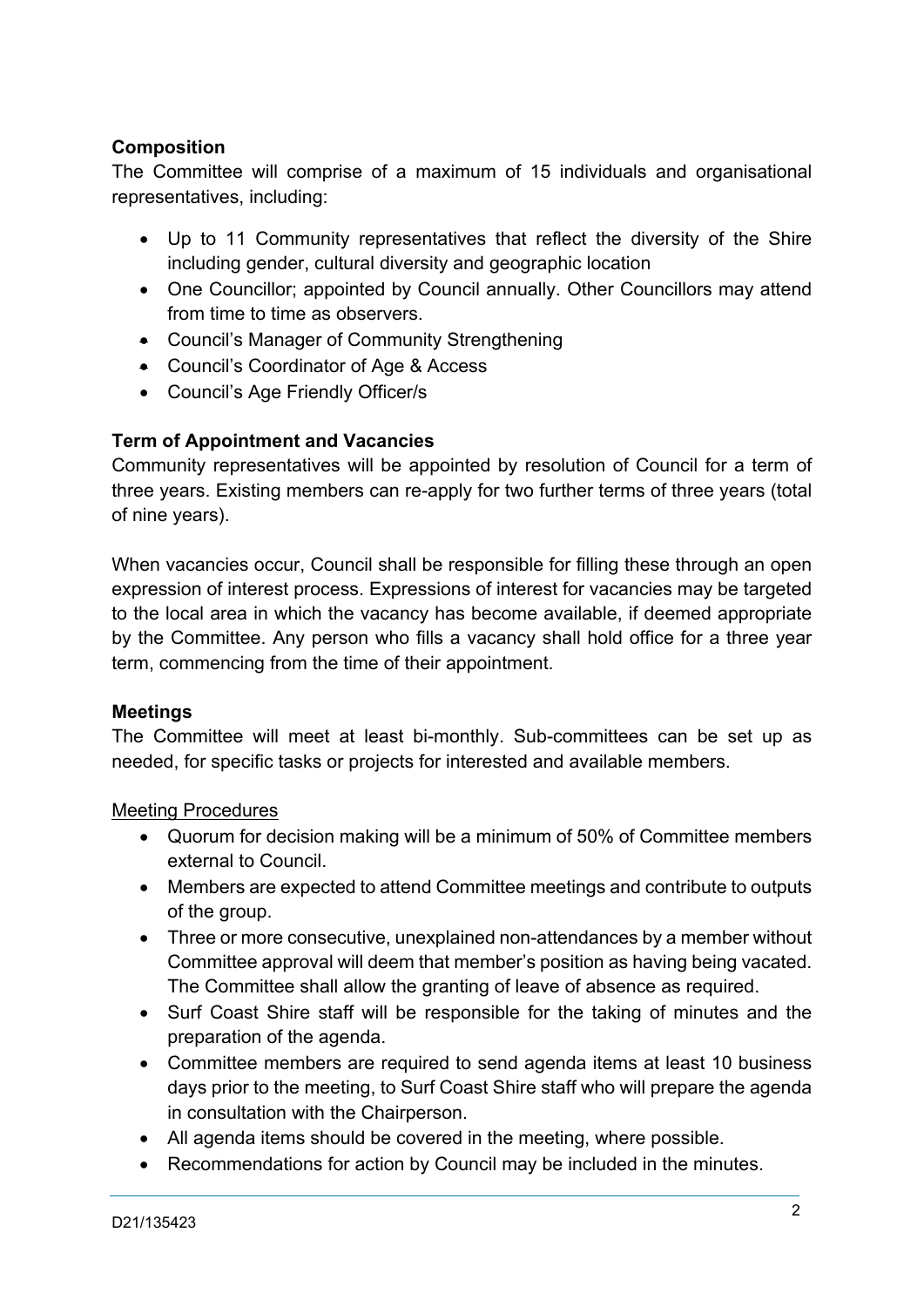# **Chairperson**

At the first Positive Ageing Advisory Committee meeting of each year the Committee will call for nominations for the position of Chair and Deputy Chair. The Chair and Deputy Chair positions will not be held by Council officers. Should there be more than one nomination the members will elect the Chair or Deputy Chair by simple majority vote.

The role of the Chair will be to:

- Liaise with the responsible Council officer to set meeting agendas
- Chair the meeting and direct discussion
- Engage all members in Committee activities and to bring forward issues

The Chairperson shall have a casting vote as well as a normal vote to resolve a deadlock.

# **Process for Raising Concerns**

If an advisory committee member wishes to raise an issue of concern or make a complaint relating to the Committee, the following procedures should be followed:

- All issues of concern or complaints should be referred to the Coordinator of Age and Access in the first instance.
- The Coordinator of Age and Access will follow Council's complaints procedures to resolve issues and complaints raised.
- Council operational matters, requests for service / information, compliments or complaints can be lodged directly online via www.surfcoast.vic.gov.au or by calling 5261 0600.

# **Urgent Business**

Business must not be admitted as urgent business unless:

- It relates to or arises out of a matter which has arisen since distribution of the agenda; and
- It cannot safely or conveniently be deferred until the next Committee meeting; or
- The Committee resolves to admit an item considered to be urgent business.

# **Declaration of Interest**

If a member of the Committee believes they have a conflict of interest in a matter before the Committee, then that member must declare their interest and not partake in any discussion or decision on the matter. The declaration will be recorded in the minutes of the meeting. A person may have a conflict of interest if they have a personal or private interest that might compromise their ability to act in the public interest.